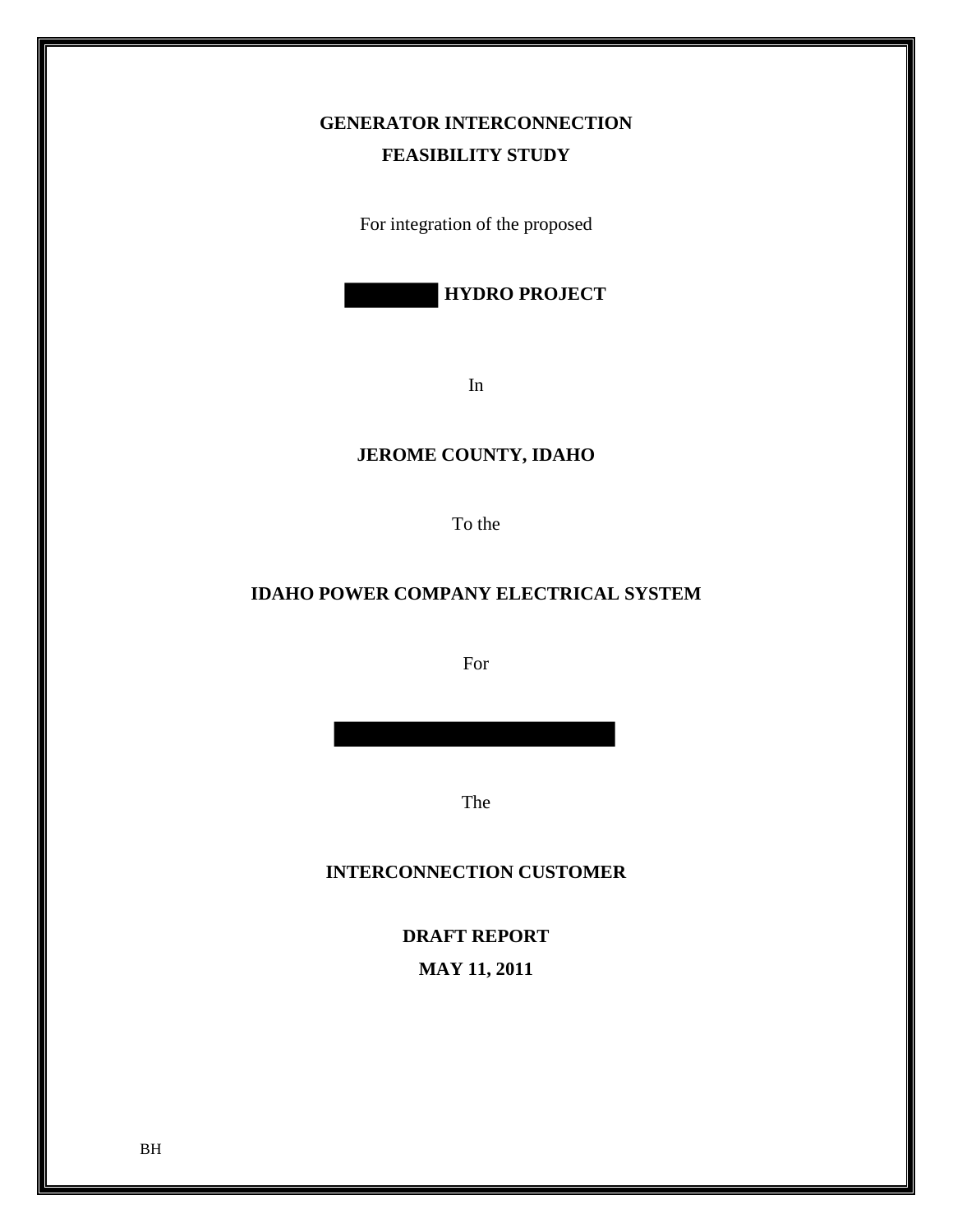# **Generator Interconnection Feasibility Study**

| Queue | Date of<br><b>Request</b> | Location         | Total<br>(MW) | <b>Station or Trans</b><br>Line for POI | <b>Projected</b><br><b>In-Service</b><br>Date | Type of facility<br>(combined cycle,<br>base load, CT, fuel<br>type) |
|-------|---------------------------|------------------|---------------|-----------------------------------------|-----------------------------------------------|----------------------------------------------------------------------|
| #368  | March 2011                | Jerome<br>County | 3.2           | 12.5 KV;                                | December<br>2013                              | Hydro                                                                |

#### **General Interconnection Information**

#### **Short Circuit Analysis Results**

| <b>System Changes Required:</b> | $\boxtimes$ Yes $\Box$ No |  |
|---------------------------------|---------------------------|--|

Upgrade existing 12.5 kV line recloser controller and local service to provide dead line check, directional supervision and SCADA.

### **Power Flow Analysis Results**

System Changes Required:  $\boxtimes$  Yes  $\Box$  No

System upgrades are required to the Idaho Power distribution system to interconnect the 3.2 MW canal hydro project. These upgrades include:

Rebuild two miles of existing 12.5 kV distribution line starting near

to the point of

interconnection.

• Relocate existing line voltage regulators.

The alternate connection to the feeder was also studied. It required many more system upgrades than the preferred interconnection detailed above resulting in significantly higher costs to the interconnection customer.

## **Good Faith Cost Estimate**

Interconnection costs including distribution upgrades are shown in the table below:

| <b>Description</b>                                                                                                                 | <b>Estimated Cost</b> |
|------------------------------------------------------------------------------------------------------------------------------------|-----------------------|
| Distribution Upgrades including 2 miles 12.5 kV distribution line<br>rebuild, relocate regulators and recloser controller upgrades | \$311,000             |
| Generation Interconnection Protection Package (Includes 12.5 kV)<br>recloser, controls, CTs, PTs, SCADA and communications         | \$225,000             |
| <b>Total Estimated Cost</b>                                                                                                        | \$536,000             |

## System Impact Study Required? **No No**

This Feasibility Study only addresses the work required to interconnect the project to the local Idaho Power system. There is limited or no capacity in the transmission system to the west of the

 project. A system impact study is required to determine any necessary upgrades to Idaho Power's transmission system to provide capacity for energy transfers from the project to Idaho Power. The required transmission facilities, if any, are determined based on first come first serve basis (queue order).